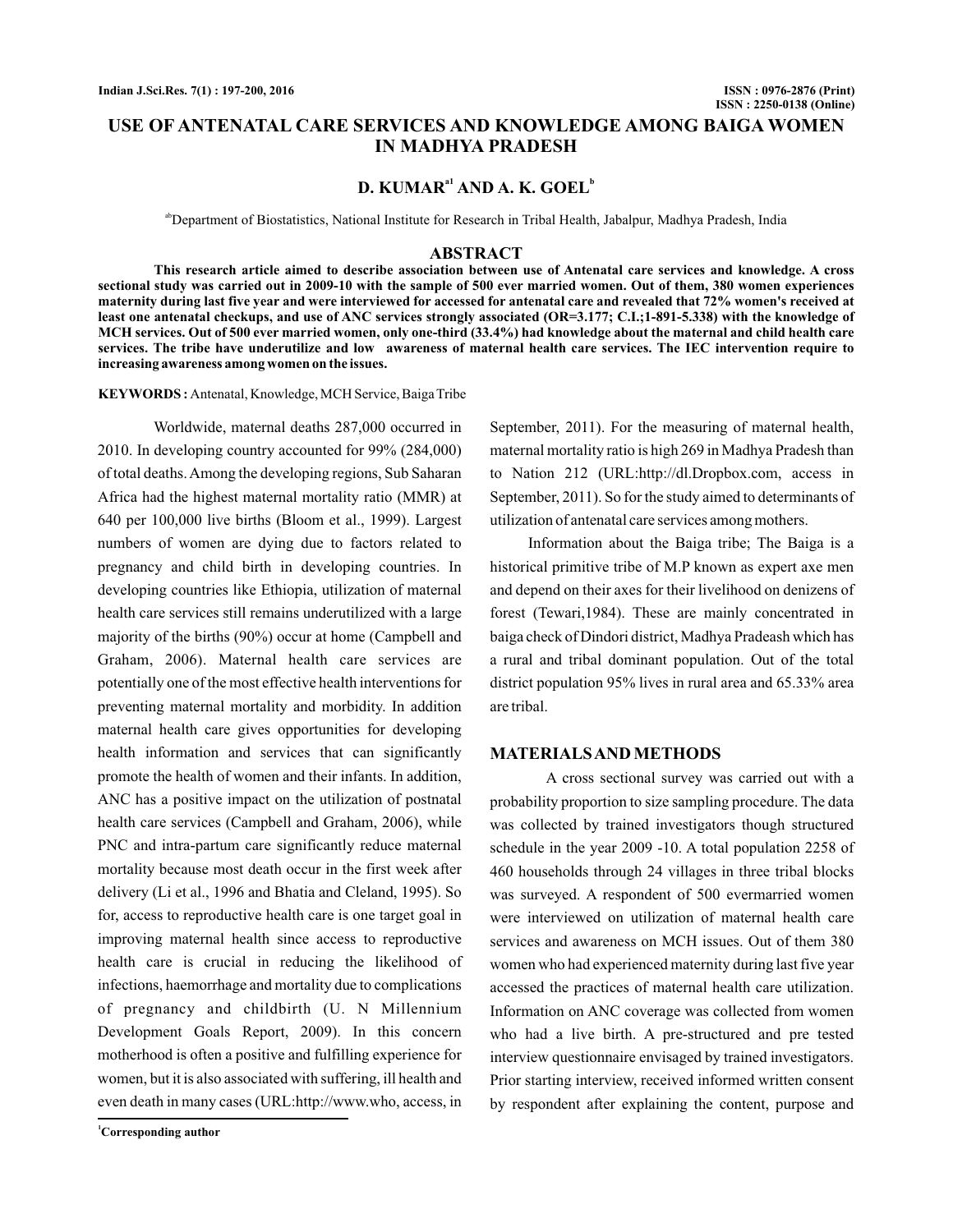procedure of the study. In the case of illiterate respondent, received consent in the form of thumbing. All responses were held in reserve confidential and anonymous. The data were analyse with SPSS software version 20.0.

# **RESULTS**

### **Socio-Demographic Characteristics**

The socio-demographic status of the study population explored as literacy rate was found 64%.The size of household was estimated 4.9% people per house. Women literacy was observed only 13%. Majority of people were lived in nuclear family (78.5%) and about 26% houses were electrified.About one-third (30%) of the family were using drinking water from stream/river. About 90 percent family were using kinds of fuel for cooking as wood. Maximum people were occupied in agricultural works while 0.1% engaged in government job (Table-1).

### **Background Characteristic of Women**

Table 2 represents the distribution of background characteristics of women who had given birth during the five years preceding the survey. About 12% of the women were in higher parity with 5 children. A significant proportion (64%) of the women was illiterate. One can easily find out that majority of women (85%) were married

| <b>Table 1: Distribution of Socio-Demographic</b> |
|---------------------------------------------------|
| <b>Characteristics</b>                            |

| <b>Characteristics</b>          | Worth (%) |
|---------------------------------|-----------|
| Total population                | 2258      |
| Total Household                 | 460       |
| % of household electrified      | 25.9%     |
| Literacy status                 |           |
| Literacy of population          | 34%       |
| Literacy of women               | 13%       |
| Type of family, Nuclear         | 78.5%     |
| Joint                           | 21.5%     |
| Source of drinking water; Well  | 38.3%     |
| Hand pump                       | 31.3%     |
| Stream/River                    | 30.4%     |
| Type of fuel using for cooking  |           |
| Wood                            | 72.0%     |
| <b>Animal Dung</b>              | 28.0%     |
| Type of occupation; Agriculture | 50.2%     |
| Labor                           | 24.4%     |
| Govt. Service                   | 0.10%     |
| Household work                  | 11.1%     |
| Non worker                      | 14.2%     |

before the age of 19 years.About 77% women were found in the age group of 20-34 years and about 94% women were married and 6% was widowed/ divorced. A mean age of the respondent was estimated 25 years for antenatal checkups.

#### **Utilization ofAntenatal Care Services**

Important factors, cares during pregnancy (antenatal care) are much useful for save to mothers and baby. Out of 500 ever married women, 380 women were experiences maternity during last five year. Out of them 273 (71.8%) had taken at least one antenatal checkups. Consumption of IFA tablet and T.T immunizations was reported 68% and 76.3% respectively among women (Figure-1). The resources of ANC services by the women were received during home visit byANM 59%, followed by PHC- Doctor (12.8%), at Health Institution 7.6% and private Doctor (5.2%). Due to lack of awareness, majority of first antenatal checkups was in the second trimester (43%). Out of total women who received ANC services, more than fifty percent of the women received ANC services during the pregnancy in the age group of 20-34 years, 6.1 percent in age group of 35-49 years and 10.8 percent in age less than 20 years. Utilization of ANC services were found considerably higher in age group 20-34 years (Table-3). Use of services by age at marriage less than 19 year of women were found likely higher by 4.2% than to age at marriage 19 years and above.

# **Association Between Use ofAntenatal Care Services and Woman's Knowledge**

In support of declining maternal and child mortality, every married woman must be aware regarding maternal and child health care services especially in rural and tribal area. To access the level of knowledge on MCH issues among women, A study were conducted through interview method. Those women who had knew at least two maternity care components out of listed five cares (Antenatal care, Tetanus Toxoide immunization, consumption of IFA tablet, institutional delivery and breast feeding only up to six month) were treated as they knew about MCH services. Total 500 ever married women in the reproductive age group of 15-49 years were interviewed regarding their knowledge on maternal and child health care services.About one third (33.4%) of women knew about the maternal and child health care services. However, the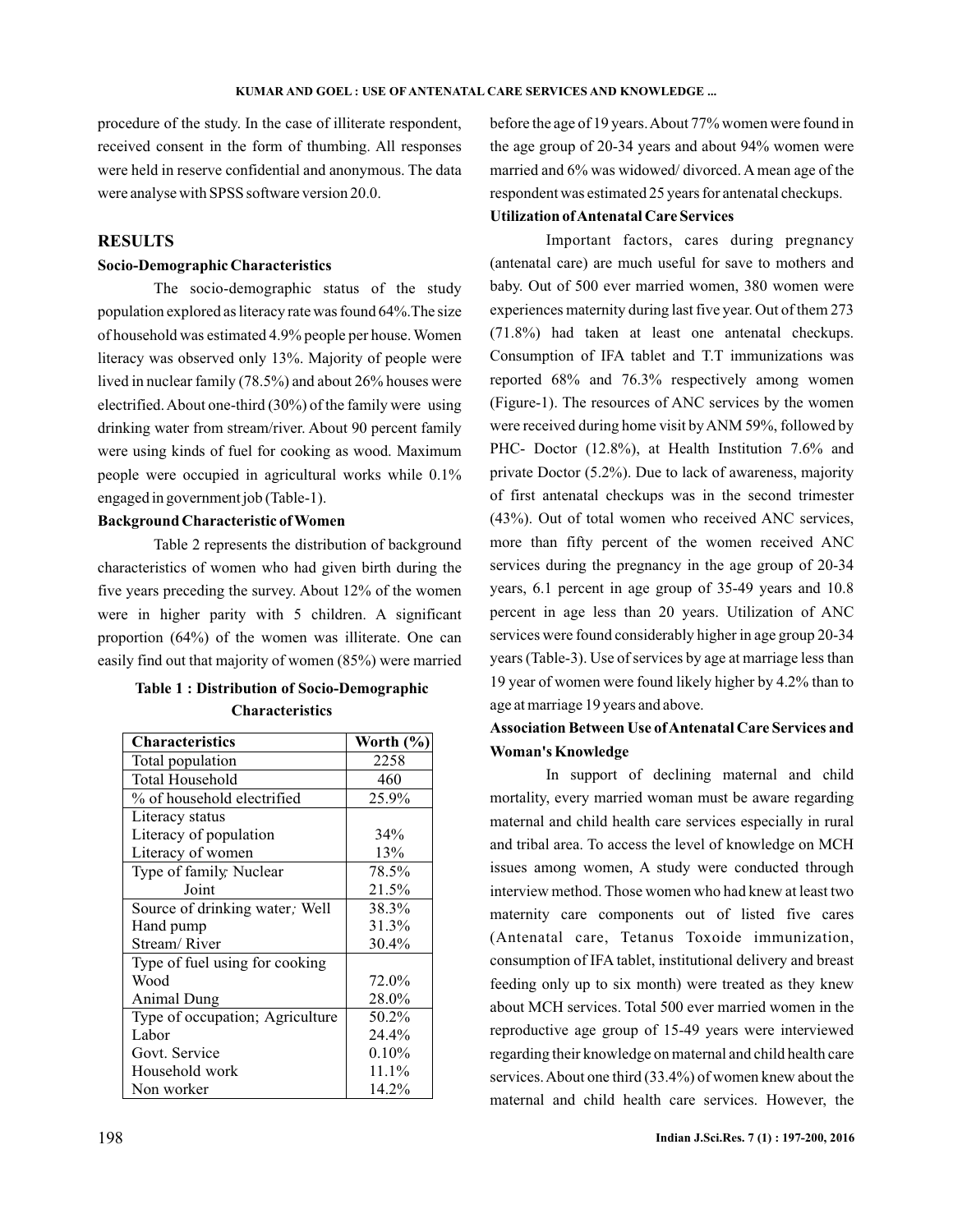| S.  | <b>Maternal</b>      | <b>Numbers of Percent</b> |      |
|-----|----------------------|---------------------------|------|
| No. | Variable             | Women                     |      |
|     |                      | $(N=380)$                 |      |
| 1.  | Age group; $\leq$ 20 | 54                        | 14.2 |
|     | 20-34                | 293                       | 77.1 |
|     | 35-49                | 33                        | 8.7  |
| 2.  | Marital status;      |                           |      |
|     | Married              | 357                       | 93.9 |
|     | Divorce              | 05                        | 1.3  |
|     | Widow                | 18                        | 4.7  |
| 3.  | Education            |                           |      |
|     | Illiterate (no       | 242                       | 63.7 |
|     | education)           |                           |      |
|     | Primary              | 75                        | 19.7 |
|     | Middle+              | 62                        | 16.4 |
| 4.  | Parity(Birth         |                           |      |
|     | order);1             | 116                       | 30.5 |
|     | $2 - 4$              | 218                       | 57.4 |
|     | $5+$                 | 46                        | 12.1 |
| 5.  | Age at               |                           | 85.5 |
|     | marriage; <19        | 325                       | 14.5 |
|     | >19                  | 55                        |      |

### **Table 2 : Percent Distribution of Background Characteristic of Women**

women with having knowledge of MCH services had a much higher prevalence of ANC use (84.7%) compared with 63.5% in the control (who have no knowledge of such services) Table,4. This suggest that use of ANC services strongly associated with the knowledge of MCH services among women (OR>1) with 95% confidence interval, It also supported with  $(X^2=20.149, p<0.05)$ .

## **DISCUSSION**

Use of antenatal care services in our study was 71.8% which is similar to other study. The factors associated with ANC utilization were present age of women particularly middle age group (20-34) and women who had knew about the MCH services found significantly associated with the use of ANC services during pregnancy. This is reliable with a recent study from India that found ANC visits among the indigenous women of Jharkhand were three fold lower than the national average (Taguchi et al, 2003). Some studies from other countries have demonstrated that a women education is the most important determinant ofANC utilization. One important components of ANC services is to provide information and counsel

**Table 3 : Distribution of Antenatal Checkups and Age Group of Women**

| Maternal Age | <b>Antenatal Checkups</b> | <b>Total</b>                  |            |
|--------------|---------------------------|-------------------------------|------------|
|              | Yes $(\% )$               | No $\left(\frac{0}{0}\right)$ |            |
| :20          | 41 (10.8)                 | 13 (3.4)                      | 54(14.2)   |
| 20-34        | 206(54.2)                 | 87(22.9)                      | 293(77.1)  |
| 35-49        | 23(6.1)                   | 10(2.6)                       | 33(8.7)    |
| Total        | 270(71.1)                 | 10(28.9)                      | 380(100.0) |



**Figure 1 : Percentage of Women Taken of ANC Services**